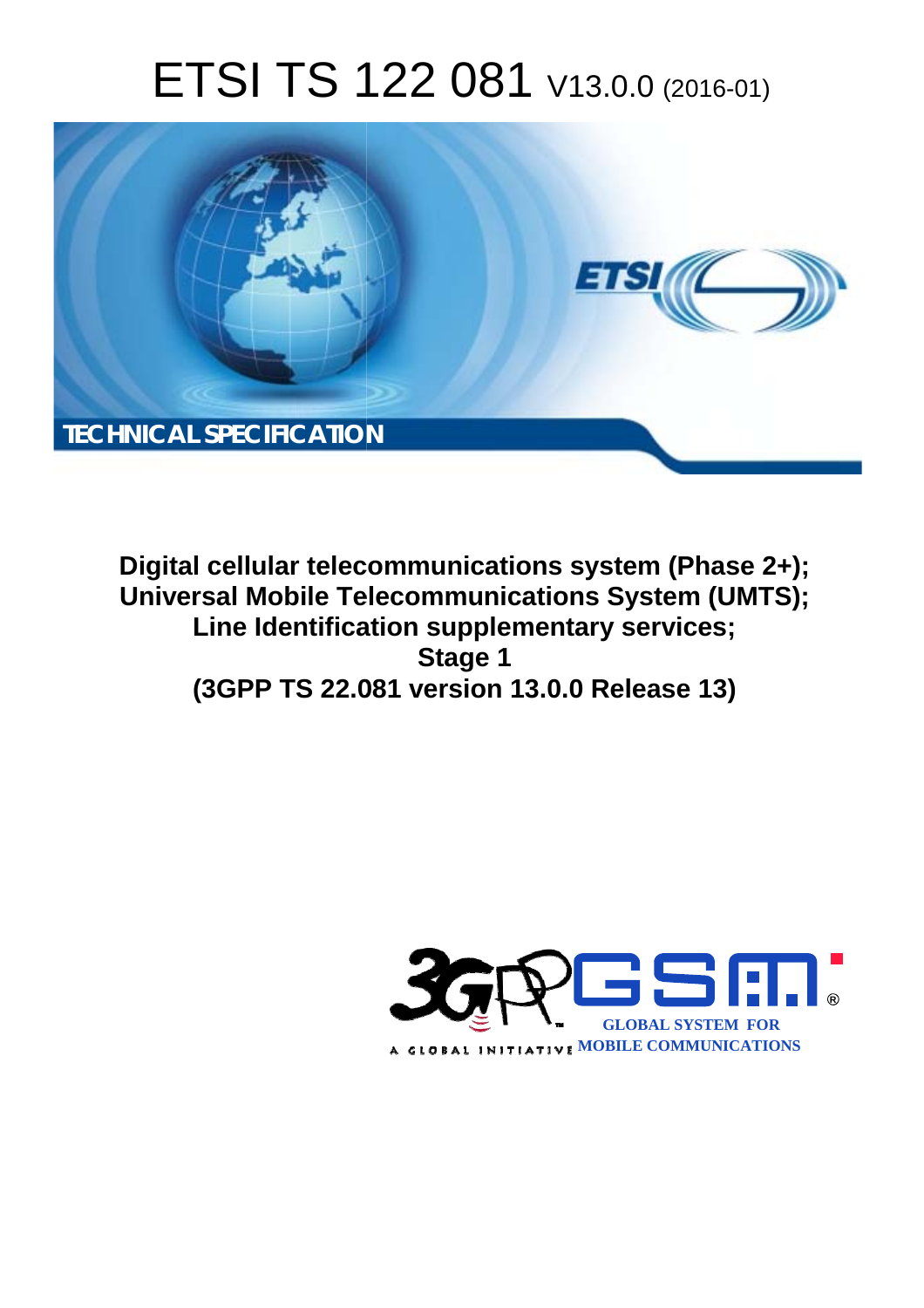Reference RTS/TSGS-0122081vd00

> Keywords GSM,UMTS

#### *ETSI*

#### 650 Route des Lucioles F-06921 Sophia Antipolis Cedex - FRANCE

Tel.: +33 4 92 94 42 00 Fax: +33 4 93 65 47 16

Siret N° 348 623 562 00017 - NAF 742 C Association à but non lucratif enregistrée à la Sous-Préfecture de Grasse (06) N° 7803/88

#### *Important notice*

The present document can be downloaded from: <http://www.etsi.org/standards-search>

The present document may be made available in electronic versions and/or in print. The content of any electronic and/or print versions of the present document shall not be modified without the prior written authorization of ETSI. In case of any existing or perceived difference in contents between such versions and/or in print, the only prevailing document is the print of the Portable Document Format (PDF) version kept on a specific network drive within ETSI Secretariat.

Users of the present document should be aware that the document may be subject to revision or change of status. Information on the current status of this and other ETSI documents is available at <http://portal.etsi.org/tb/status/status.asp>

If you find errors in the present document, please send your comment to one of the following services: <https://portal.etsi.org/People/CommiteeSupportStaff.aspx>

#### *Copyright Notification*

No part may be reproduced or utilized in any form or by any means, electronic or mechanical, including photocopying and microfilm except as authorized by written permission of ETSI.

The content of the PDF version shall not be modified without the written authorization of ETSI. The copyright and the foregoing restriction extend to reproduction in all media.

> © European Telecommunications Standards Institute 2016. All rights reserved.

**DECT**TM, **PLUGTESTS**TM, **UMTS**TM and the ETSI logo are Trade Marks of ETSI registered for the benefit of its Members. **3GPP**TM and **LTE**™ are Trade Marks of ETSI registered for the benefit of its Members and of the 3GPP Organizational Partners.

**GSM**® and the GSM logo are Trade Marks registered and owned by the GSM Association.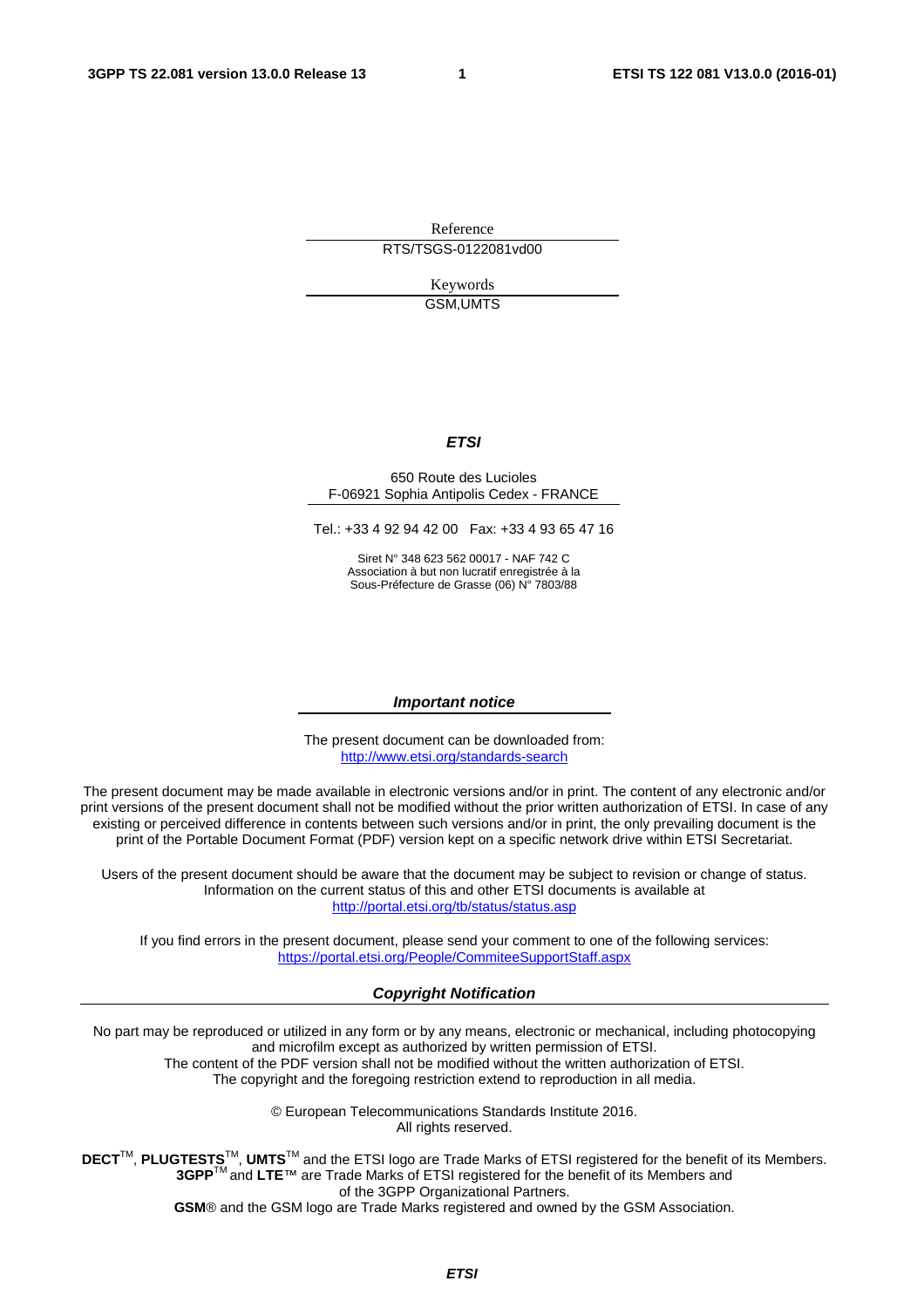# Intellectual Property Rights

IPRs essential or potentially essential to the present document may have been declared to ETSI. The information pertaining to these essential IPRs, if any, is publicly available for **ETSI members and non-members**, and can be found in ETSI SR 000 314: *"Intellectual Property Rights (IPRs); Essential, or potentially Essential, IPRs notified to ETSI in respect of ETSI standards"*, which is available from the ETSI Secretariat. Latest updates are available on the ETSI Web server [\(https://ipr.etsi.org/](https://ipr.etsi.org/)).

Pursuant to the ETSI IPR Policy, no investigation, including IPR searches, has been carried out by ETSI. No guarantee can be given as to the existence of other IPRs not referenced in ETSI SR 000 314 (or the updates on the ETSI Web server) which are, or may be, or may become, essential to the present document.

# Foreword

This Technical Specification (TS) has been produced by ETSI 3rd Generation Partnership Project (3GPP).

The present document may refer to technical specifications or reports using their 3GPP identities, UMTS identities or GSM identities. These should be interpreted as being references to the corresponding ETSI deliverables.

The cross reference between GSM, UMTS, 3GPP and ETSI identities can be found under [http://webapp.etsi.org/key/queryform.asp.](http://webapp.etsi.org/key/queryform.asp)

# Modal verbs terminology

In the present document "**shall**", "**shall not**", "**should**", "**should not**", "**may**", "**need not**", "**will**", "**will not**", "**can**" and "**cannot**" are to be interpreted as described in clause 3.2 of the [ETSI Drafting Rules](http://portal.etsi.org/Help/editHelp!/Howtostart/ETSIDraftingRules.aspx) (Verbal forms for the expression of provisions).

"**must**" and "**must not**" are **NOT** allowed in ETSI deliverables except when used in direct citation.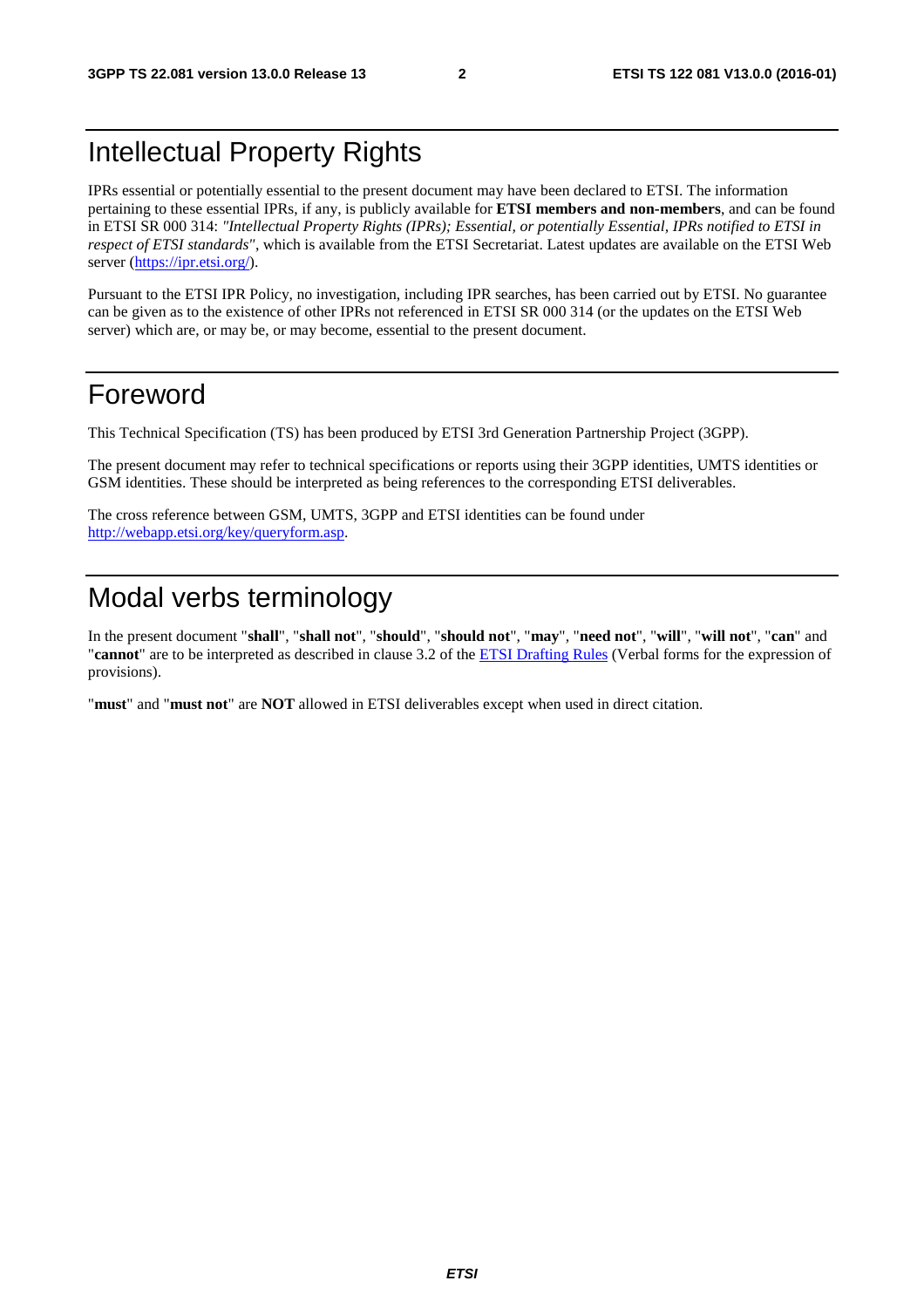$\mathbf{3}$ 

# Contents

| $\overline{0}$ |  |  |  |  |  |  |
|----------------|--|--|--|--|--|--|
| 0.1            |  |  |  |  |  |  |
| 0.2            |  |  |  |  |  |  |
| 1              |  |  |  |  |  |  |
| 1.1            |  |  |  |  |  |  |
| 1.2            |  |  |  |  |  |  |
| 1.2.1          |  |  |  |  |  |  |
| 1.2.2          |  |  |  |  |  |  |
| 1.3            |  |  |  |  |  |  |
| 1.3.1          |  |  |  |  |  |  |
| 1.3.2          |  |  |  |  |  |  |
| 1.3.5          |  |  |  |  |  |  |
| 1.3.6          |  |  |  |  |  |  |
| 1.3.7          |  |  |  |  |  |  |
| 1.3.8          |  |  |  |  |  |  |
| 1.3.11         |  |  |  |  |  |  |
| 1.4            |  |  |  |  |  |  |
| 1.5            |  |  |  |  |  |  |
| 1.6            |  |  |  |  |  |  |
| 1.6.81.2       |  |  |  |  |  |  |
| 1.6.82.1       |  |  |  |  |  |  |
| 1.6.82.2       |  |  |  |  |  |  |
| 1.6.82.3       |  |  |  |  |  |  |
| 1.6.82.4       |  |  |  |  |  |  |
| 1.6.83.1       |  |  |  |  |  |  |
| 1.6.88.8       |  |  |  |  |  |  |
| 1.7            |  |  |  |  |  |  |
| 2              |  |  |  |  |  |  |
| 2.1            |  |  |  |  |  |  |
| 2.2            |  |  |  |  |  |  |
| 2.2.1          |  |  |  |  |  |  |
| 2.2.2          |  |  |  |  |  |  |
| 2.3            |  |  |  |  |  |  |
| 2.3.1          |  |  |  |  |  |  |
| 2.3.2          |  |  |  |  |  |  |
| 2.3.5          |  |  |  |  |  |  |
| 2.3.6          |  |  |  |  |  |  |
| 2.3.7          |  |  |  |  |  |  |
| 2.3.8          |  |  |  |  |  |  |
| 2.3.11         |  |  |  |  |  |  |
| 2.4            |  |  |  |  |  |  |
| 2.5            |  |  |  |  |  |  |
| 2.6            |  |  |  |  |  |  |
| 2.6.81.1       |  |  |  |  |  |  |
| 2.6.82.1       |  |  |  |  |  |  |
| 2.6.82.2       |  |  |  |  |  |  |
| 2.6.82.3       |  |  |  |  |  |  |
| 2.6.82.4       |  |  |  |  |  |  |
| 2.7            |  |  |  |  |  |  |
|                |  |  |  |  |  |  |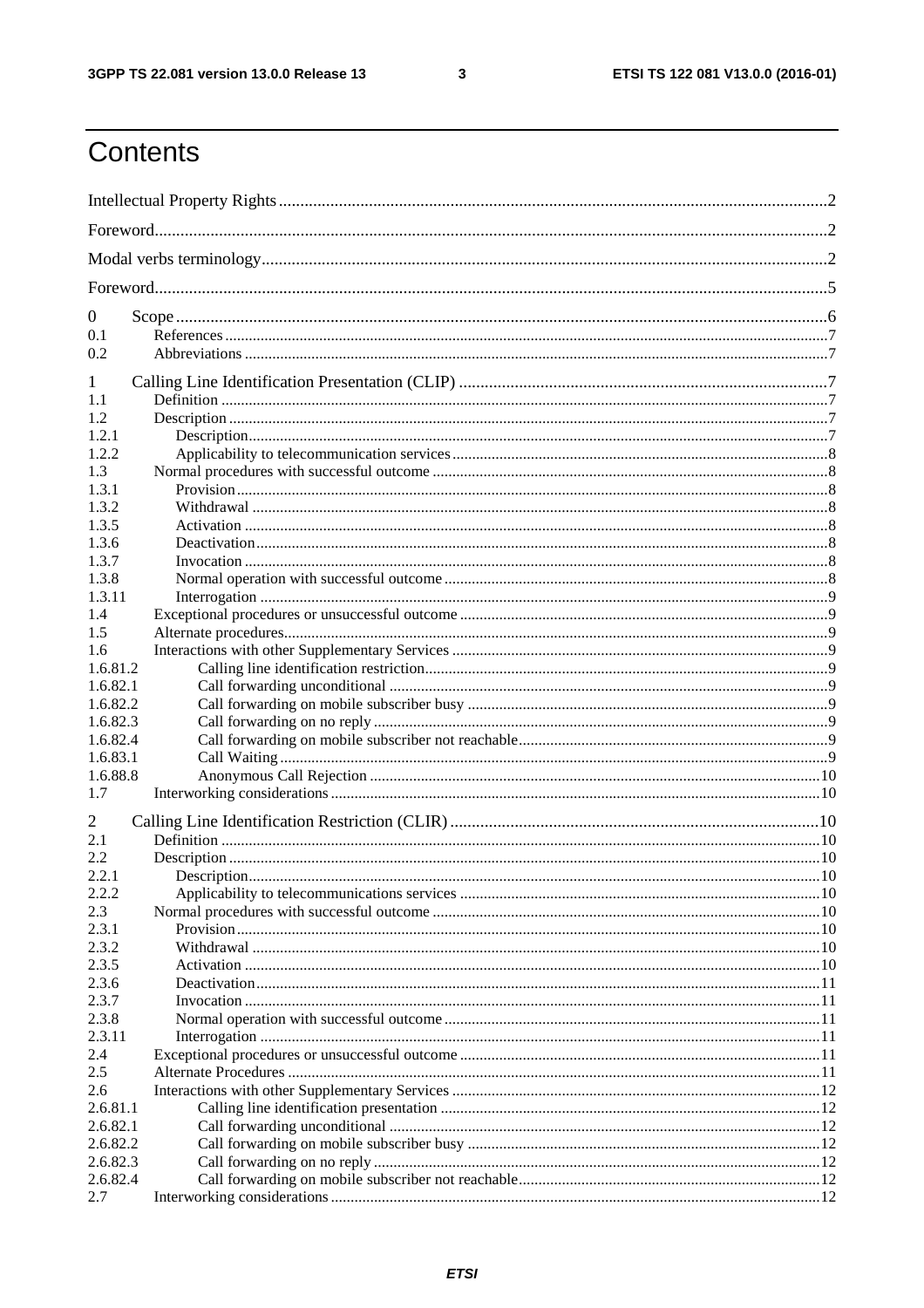| 3        |                               |  |  |  |  |  |  |
|----------|-------------------------------|--|--|--|--|--|--|
| 3.1      |                               |  |  |  |  |  |  |
| 3.2      |                               |  |  |  |  |  |  |
| 3.2.1    |                               |  |  |  |  |  |  |
| 3.2.2    |                               |  |  |  |  |  |  |
| 3.3      |                               |  |  |  |  |  |  |
| 3.3.1    |                               |  |  |  |  |  |  |
| 3.3.2    |                               |  |  |  |  |  |  |
| 3.3.5    |                               |  |  |  |  |  |  |
| 3.3.6    |                               |  |  |  |  |  |  |
| 3.3.7    |                               |  |  |  |  |  |  |
| 3.3.8    |                               |  |  |  |  |  |  |
| 3.3.11   |                               |  |  |  |  |  |  |
| 3.4      |                               |  |  |  |  |  |  |
| 3.5      |                               |  |  |  |  |  |  |
| 3.6      |                               |  |  |  |  |  |  |
| 3.6.81.4 |                               |  |  |  |  |  |  |
| 3.6.82.1 |                               |  |  |  |  |  |  |
| 3.6.82.2 |                               |  |  |  |  |  |  |
| 3.6.82.3 |                               |  |  |  |  |  |  |
| 3.6.82.4 |                               |  |  |  |  |  |  |
| 3.6.84.1 |                               |  |  |  |  |  |  |
|          |                               |  |  |  |  |  |  |
| 3.7      |                               |  |  |  |  |  |  |
| 4        |                               |  |  |  |  |  |  |
| 4.1      |                               |  |  |  |  |  |  |
| 4.2      |                               |  |  |  |  |  |  |
| 4.2.1    |                               |  |  |  |  |  |  |
| 4.2.2    |                               |  |  |  |  |  |  |
| 4.3      |                               |  |  |  |  |  |  |
| 4.3.1    |                               |  |  |  |  |  |  |
| 4.3.2    |                               |  |  |  |  |  |  |
| 4.3.5    |                               |  |  |  |  |  |  |
| 4.3.6    |                               |  |  |  |  |  |  |
| 4.3.7    |                               |  |  |  |  |  |  |
| 4.3.8    |                               |  |  |  |  |  |  |
| 4.3.11   |                               |  |  |  |  |  |  |
| 4.4      |                               |  |  |  |  |  |  |
| 4.5      |                               |  |  |  |  |  |  |
| 4.6      |                               |  |  |  |  |  |  |
| 4.6.81.3 |                               |  |  |  |  |  |  |
| 4.6.82.1 |                               |  |  |  |  |  |  |
| 4.6.82.2 |                               |  |  |  |  |  |  |
| 4.6.82.3 |                               |  |  |  |  |  |  |
| 4.6.82.4 |                               |  |  |  |  |  |  |
| 4.7      |                               |  |  |  |  |  |  |
|          |                               |  |  |  |  |  |  |
|          | <b>Annex A (informative):</b> |  |  |  |  |  |  |
|          |                               |  |  |  |  |  |  |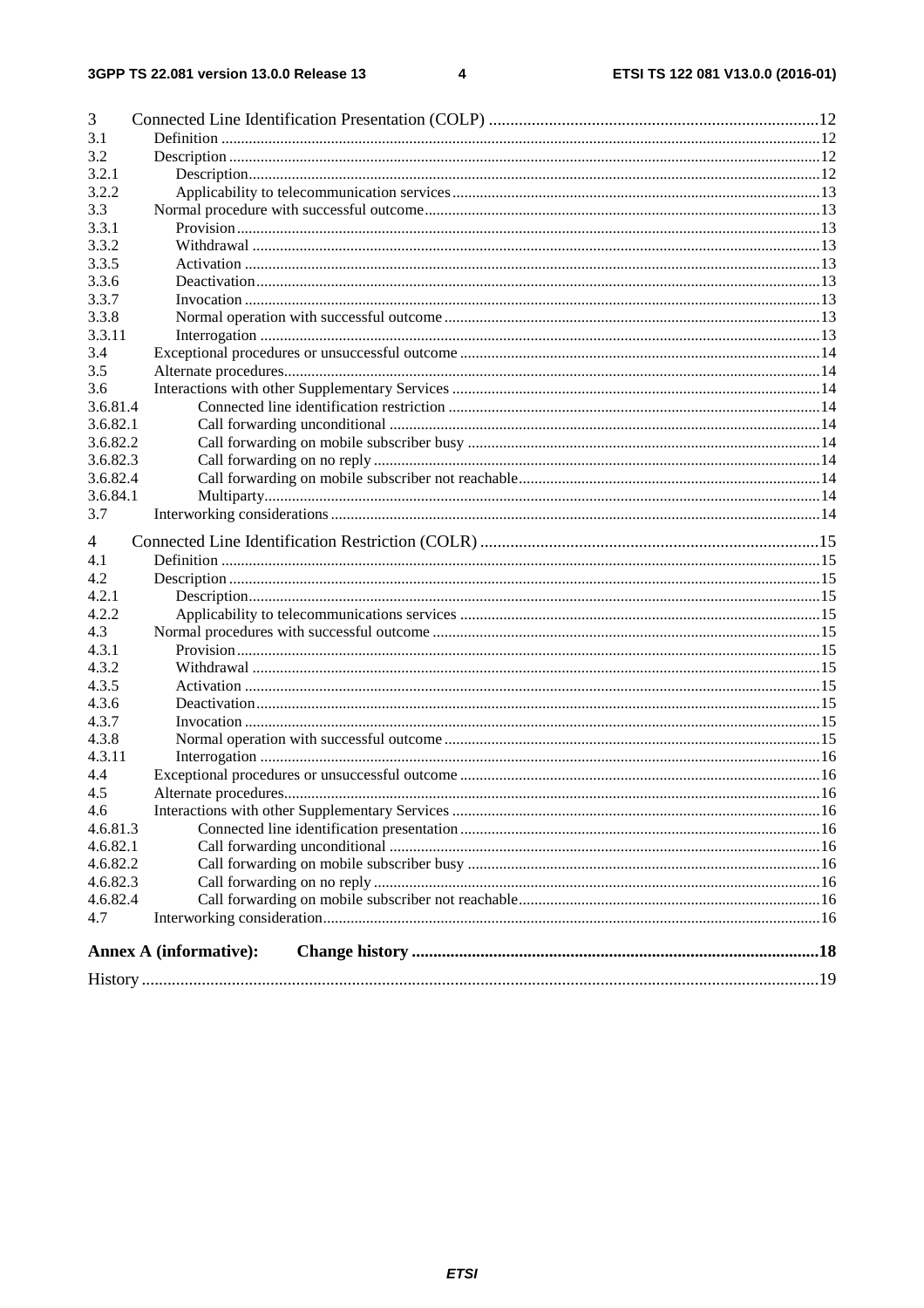# Foreword

This Technical Specification has been produced by the 3<sup>rd</sup> Generation Partnership Project (3GPP).

The contents of the present document are subject to continuing work within the TSG and may change following formal TSG approval. Should the TSG modify the contents of the present document, it will be re-released by the TSG with an identifying change of release date and an increase in version number as follows:

Version x.y.z

where:

- x the first digit:
	- 1 presented to TSG for information;
	- 2 presented to TSG for approval;
	- 3 or greater indicates TSG approved document under change control.
- y the second digit is incremented for all changes of substance, i.e. technical enhancements, corrections, updates, etc.
- z the third digit is incremented when editorial only changes have been incorporated in the document.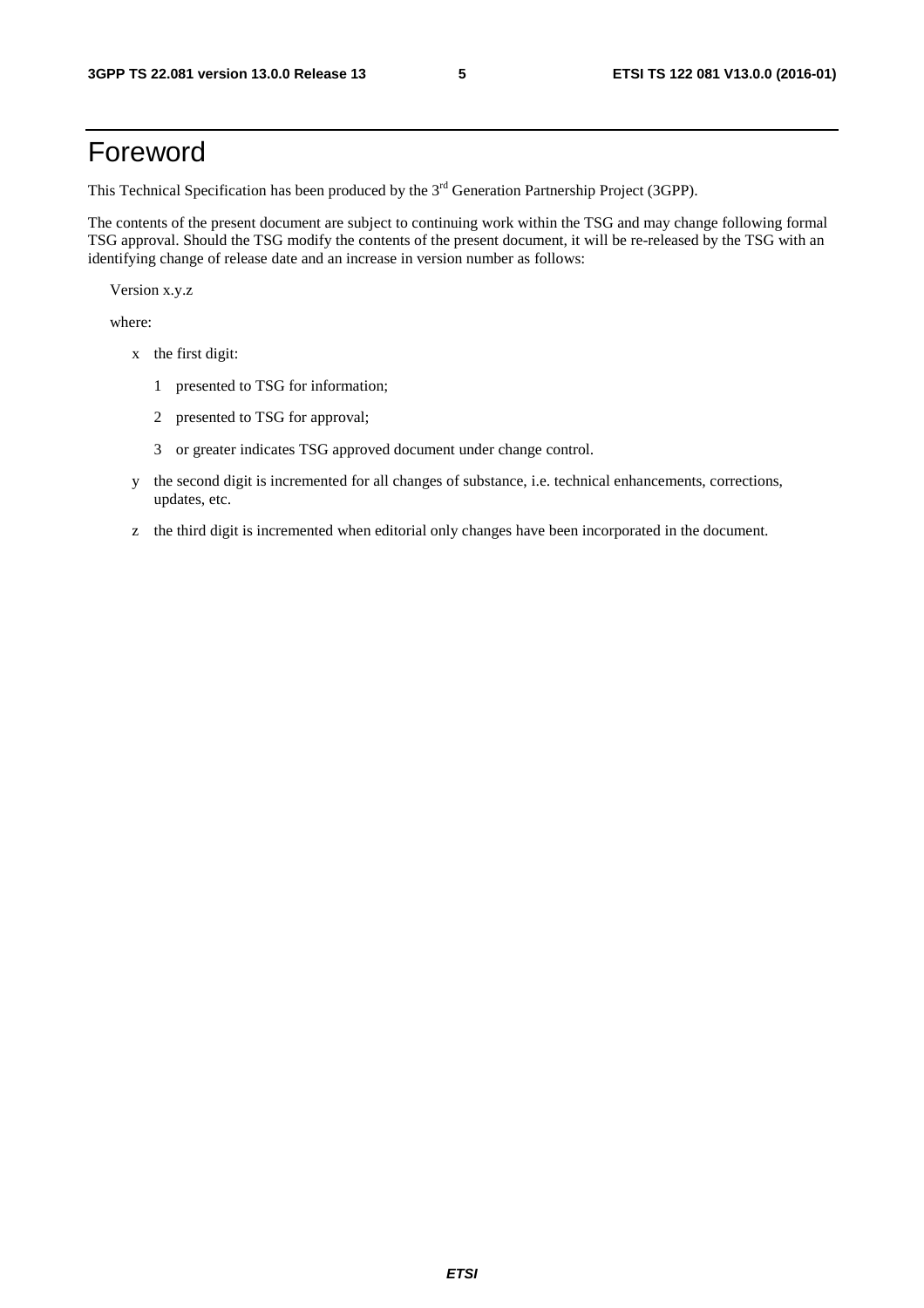# 0 Scope

The present document describes the Supplementary Services belonging to the group Line Identification Supplementary Services.

The general aspects, including definitions and recommended provision, of the description of the Supplementary Services are given in 3GPP TS 22.004.

The group of Line Identification Supplementary Services is divided into the following four Supplementary Services:

- **CLIP -** Calling line identification presentation (clause 1);
- **CLIR -** Calling line identification restriction (clause 2);
- **COLP -** Connected line identification presentation (clause 3);
- **COLR -** Connected line identification restriction (clause 4).

**Definition of line identity:** The line identity is made up of a number of information units:

- the subscriber's national ISDN/MSISDN number (MSISDN number is the number stored in the VLR);
- the country code;
- optionally, subaddress information. The PLMN cannot be responsible for the content of this subaddress. (For definition of the subaddress see ITU-T Recommendation E.164 [3] subclause 11.2).

 In a full ISDN environment, the line identity shall include all the address information necessary to unambiguously identify a subscriber.

The calling line identity is the line identity of the calling party.

The connected line identity is the line identity of the connected party.

If for the line identity of the calling party or the connected party additional line identification is received (additional calling party/connected party number) in a PLMN this additional line identification shall be used for the presentation purpose of the line identification presentation services.

**Definition of Presentation and Screening Indicators:** In addition to or instead of the line identity, the network may give a Presentation Indicator (PI) and/or a Screening Indicator (SI) to the served subscriber. The following information may be given:

- Presentation Indicator showing:
	- a) presentation allowed, or
	- b) presentation restricted, or
	- c) number not available due to interworking;

If Presentation Indicator is set to "Presentation Restricted", then the MS can get additional information on the Cause of no CLI, if provided by the network.

The Cause of no CLI value may be one of the following :

- Unavailable
- reject by user
- interaction with other services
- coin line / pay phone
- Screening Indicator showing: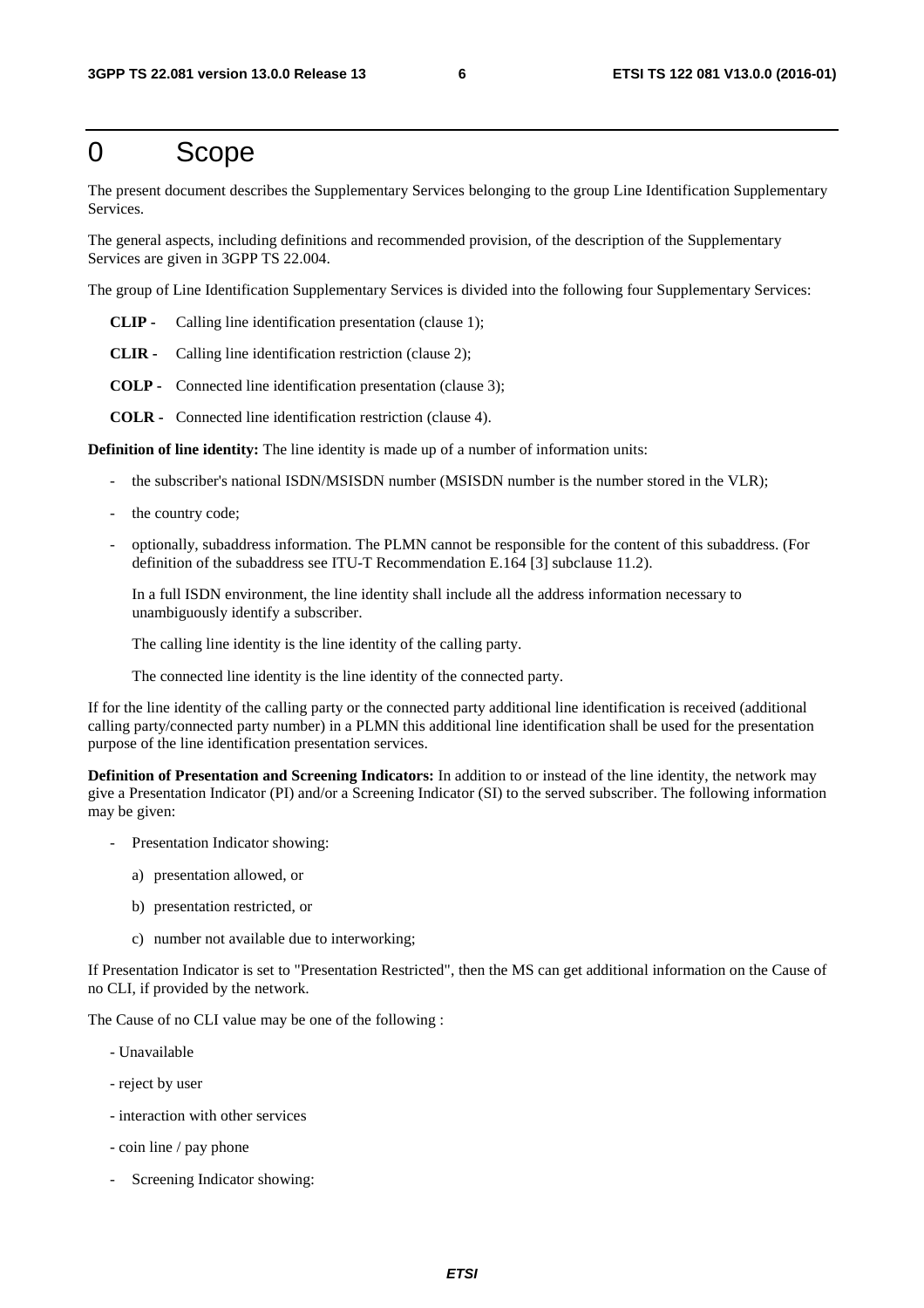- a) user provided, verified and passed, or
- b) user provided, not screened, or
- c) network provided.
- If the line identity is that of a PLMN subscriber, then:
	- the national number and the country code shall always be provided by the network;

the subaddress shall only be included if it is provided by the user (or user equipment);

the screening indicator shall indicate "network provided".

# 0.1 References

The following documents contain provisions which, through reference in this text, constitute provisions of the present document.

The following documents contain provisions which, through reference in this text, constitute provisions of the present document.

- References are either specific (identified by date of publication, edition number, version number, etc.) or non-specific.
- For a specific reference, subsequent revisions do not apply.
- For a non-specific reference, the latest version applies. In the case of a reference to a 3GPP document (including a GSM document), a non-specific reference implicitly refers to the latest version of that document *in the same Release as the present document*.
- [1] 3GPP TR 21.905: " Vocabulary for 3GPP Specifications ".
- [2] 3GPP TS 22.004: General on Supplementary Services".
- [3] ITU-T Recommendation E.164: "Numbering plan for the ISDN era".
- [4] 3GPP TS 22.088: 'Call Barring (CB) supplementary services Stage 1'.

# 0.2 Abbreviations

Abbreviations used in the present document are listed in 3GPP TR 21.905 [1].

# 1 Calling Line Identification Presentation (CLIP)

# 1.1 Definition

The CLIP Supplementary Service provides the called party with the possibility to receive the line identity of the calling party.

# 1.2 Description

### 1.2.1 Description

This Supplementary Service provides for the ability to indicate the line identity of the calling party to the called party.

The network shall deliver the calling line identity to the called party at call set-up time, regardless of the terminal capability to handle the information.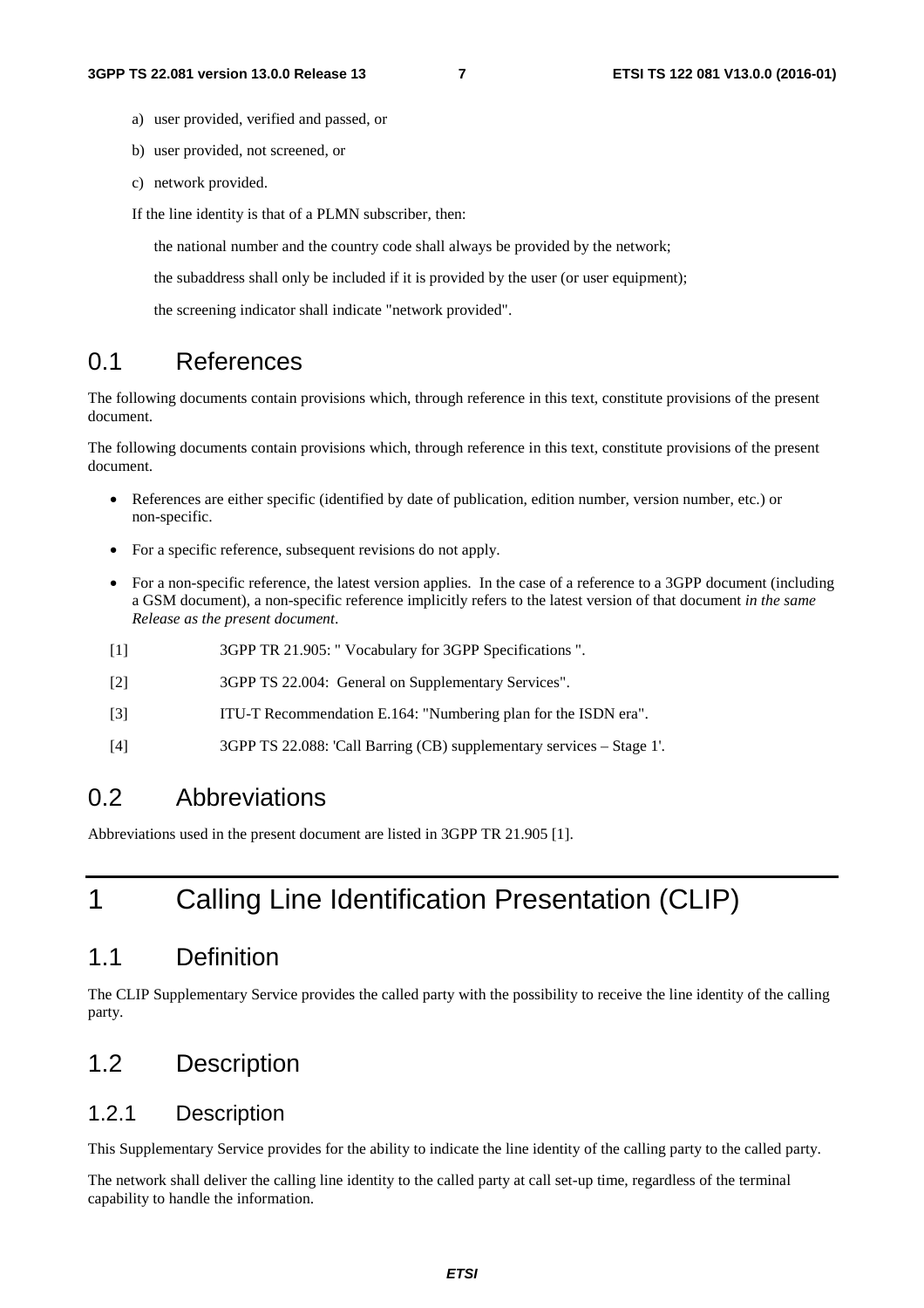### 1.2.2 Applicability to telecommunication services

The applicability of this Supplementary Service is defined in 3GPP TS 22.004 [2].

# 1.3 Normal procedures with successful outcome

### 1.3.1 Provision

This Supplementary Service is provisioned for all Basic Services subscribed to and to which it is applicable, i.e. not provisioned for any subset of these Basic Services.

#### **Override category within a PLMN**

 Override category within an ISDN/PLMN. Depending on national regulations, some networks may define categories of subscribers that have the ability to override the presentation restriction (CLIR, clause 2) and have the calling line identity presented (e.g., the police). The ability to have such override category is a national option.

#### **Override category between a PLMN and a network providing calling line identification restriction**

 Override category between ISDN/PLMNs. When a call originates in one ISDN/PLMN and terminates in another ISDN/PLMN and the CLIR Supplementary Service is applied, the rules and regulations of the destination network shall apply. For example, the override category may not be applicable in the originating network but may be applicable in the destination network. In this situation, a call with the CLIR Supplementary Service applied can still be overridden in the destination network.

The override category is only applicable within the HPLMN country.

### 1.3.2 Withdrawal

The CLIP Supplementary Service shall be withdrawn at the customer's request or for administrative reasons.

### 1.3.5 Activation

The CLIP Supplementary Service is activated as a result of provision.

### 1.3.6 Deactivation

The CLIP Supplementary Service is deactivated as a result of withdrawal.

### 1.3.7 Invocation

The network shall automatically invoke the CLIP Supplementary Service in the call set-up phase.

### 1.3.8 Normal operation with successful outcome

A user who has subscribed to the CLIP Supplementary Service and receives a call shall also receive the line identity of the calling party.

Note: The decision of whether the user-defined name stored in the handset should take precedence over the line identity of the calling party is a handset implementation issue. However for user experience it may be preferable to display the user-defined name available. In case there are several names associated with the number it is up to the handset implementation to choose which name to display.

In addition to or instead of the calling line identity, the subscriber may be given a Presentation Indicator and/or a Screening Indicator with the relevant information. If provided by the network, the subscriber may also be given some additional information on the Cause of no CLI in case of a presentation restricted.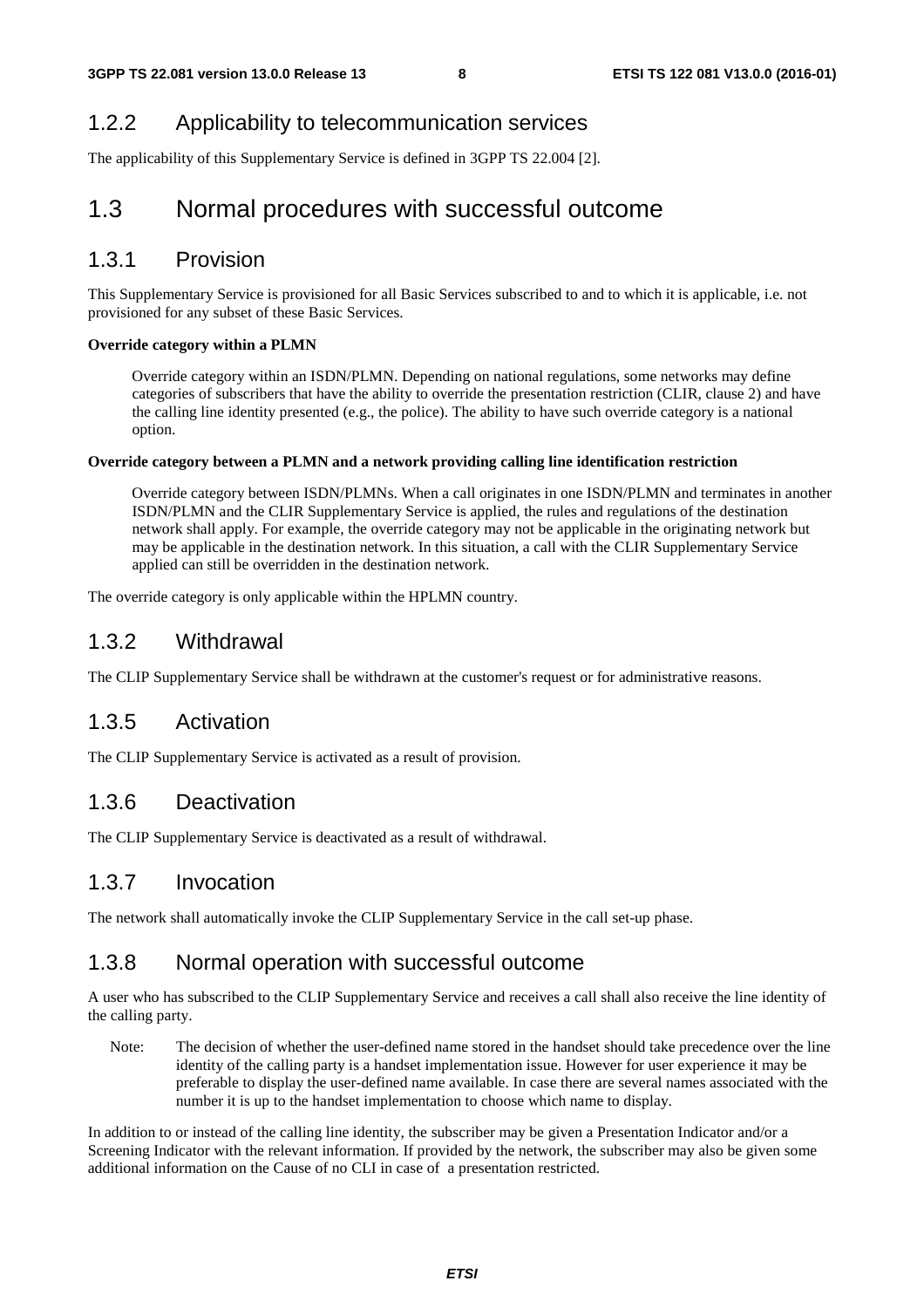### 1.3.11 Interrogation

#### **Status check**

The mobile subscriber can request the status of the Supplementary Service and be informed if the service is provided to her.

# 1.4 Exceptional procedures or unsuccessful outcome

If the CLIR Supplementary Service is applicable to the call, then the called PLMN user shall receive an indication that the calling line identity is not available because of restriction.

NOTE: See also subclause 1.3.1 (override category).

In some interworking situations in which the connection is not completely supported by the sufficient signalling capability, then the called PLMN user shall receive an indication that the calling line identity is not available.

For an international call in which the originating network does not provide the calling line identity, then the called PLMN user shall receive an indication that the calling line identity is not available.

# 1.5 Alternate procedures

None identified.

# 1.6 Interactions with other Supplementary Services

#### 1.6.81.2 Calling line identification restriction

The CLIR Supplementary Service shall take precedence over the CLIP Supplementary Service.

The CLIP Supplementary Service can take precedence over the CLIR Supplementary Service when the called user has an override category. The availability of the override category as well as the handling of calling line identity parameters for the override category is a national matter.

#### 1.6.82.1 Call forwarding unconditional

When a call has been forwarded and the forwarded-to user has been provided with the CLIP Supplementary Service, the forwarded-to user shall receive the number of the original calling user, if this calling user has not subscribed to or invoked the CLIR Supplementary Service.

#### 1.6.82.2 Call forwarding on mobile subscriber busy

Same as the interaction with call forwarding unconditional.

#### 1.6.82.3 Call forwarding on no reply

Same as the interaction with call forwarding unconditional.

#### 1.6.82.4 Call forwarding on mobile subscriber not reachable

Same as the interaction with call forwarding unconditional.

#### 1.6.83.1 Call Waiting

If the served mobile subscriber is provisioned with the CLIP service, the notification of an incoming (waiting) call offered to that subscriber shall include the calling line identity, as for a normal call.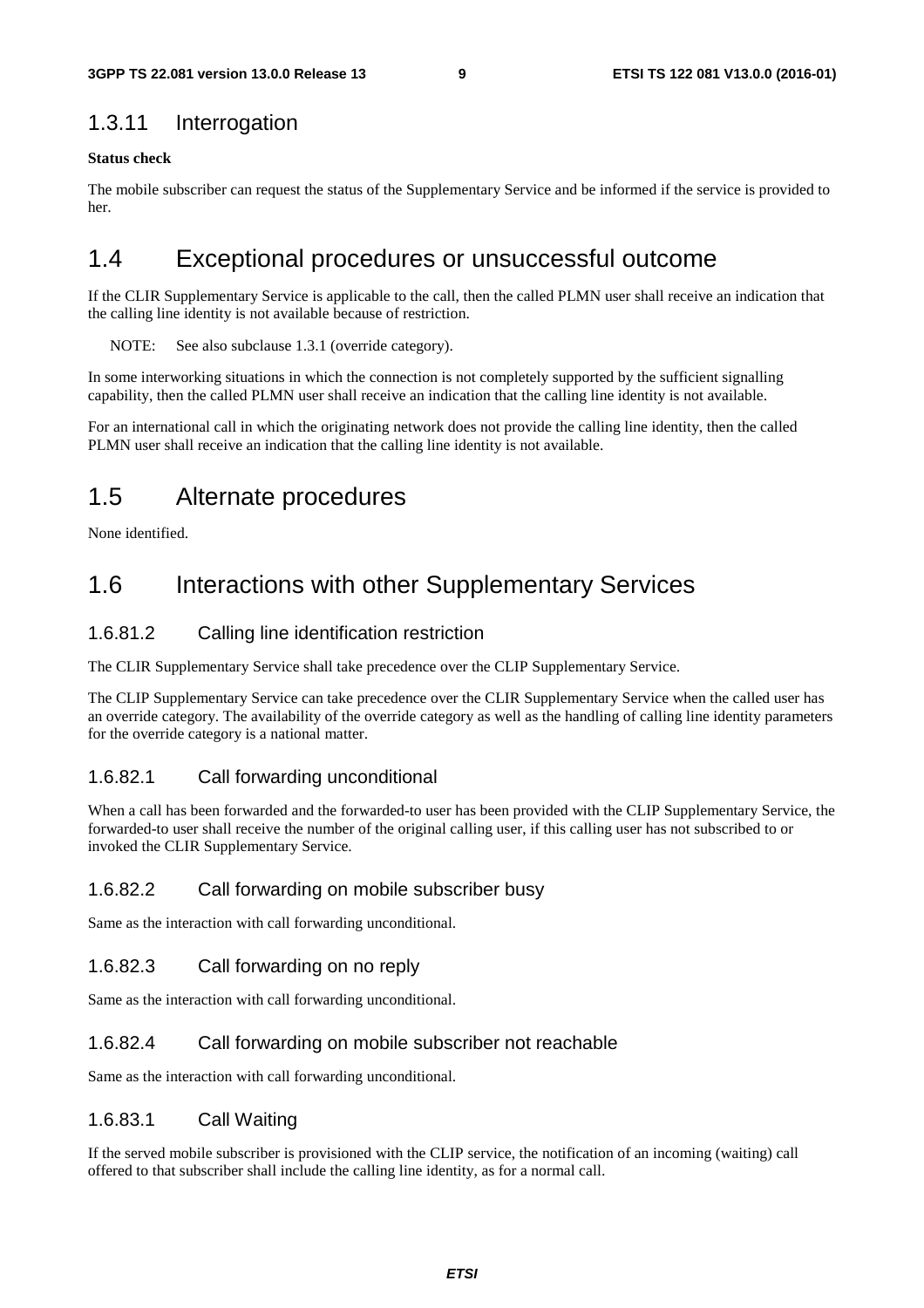### 1.6.88.8 Anonymous Call Rejection

See 3GPP TS 22.088 [4].

# 1.7 Interworking considerations

According to national network specific rules, the CLIP Supplementary Services need not be applicable, if at least one of the two parties is not an ISDN or PLMN subscriber.

# 2 Calling Line Identification Restriction (CLIR)

# 2.1 Definition

The CLIR Supplementary Service enables the calling party to prevent presentation of its line identity to the called party.

# 2.2 Description

### 2.2.1 Description

The CLIR Supplementary Service is a Supplementary Service offered to the calling party to prevent presentation of the calling party's line identity, to the called party. In the case where the called party has an override category, see subclause 2.4.

## 2.2.2 Applicability to telecommunications services

The applicability of this Supplementary Service is defined in 3GPP TS 22.004.

# 2.3 Normal procedures with successful outcome

## 2.3.1 Provision

This Supplementary Service is provisioned for all Basic Services subscribed to and to which it is applicable, i.e. not provisioned for any subset of these Basic Services.

As a service provider option, the CLIR Supplementary Service can be offered with one subscription option permanent (invoked for all relevant calls) or temporary (suppressed by the user on a per call basis).

In temporary mode, the subscriber may subscribe to the default values:

- presentation restricted: or,
- presentation not restricted.

The option applies to all BS which are provisioned for this SS.

### 2.3.2 Withdrawal

This Supplementary Service will be withdrawn at the subscriber's request or for administrative reasons.

### 2.3.5 Activation

The CLIR Supplementary Service shall be activated on provision.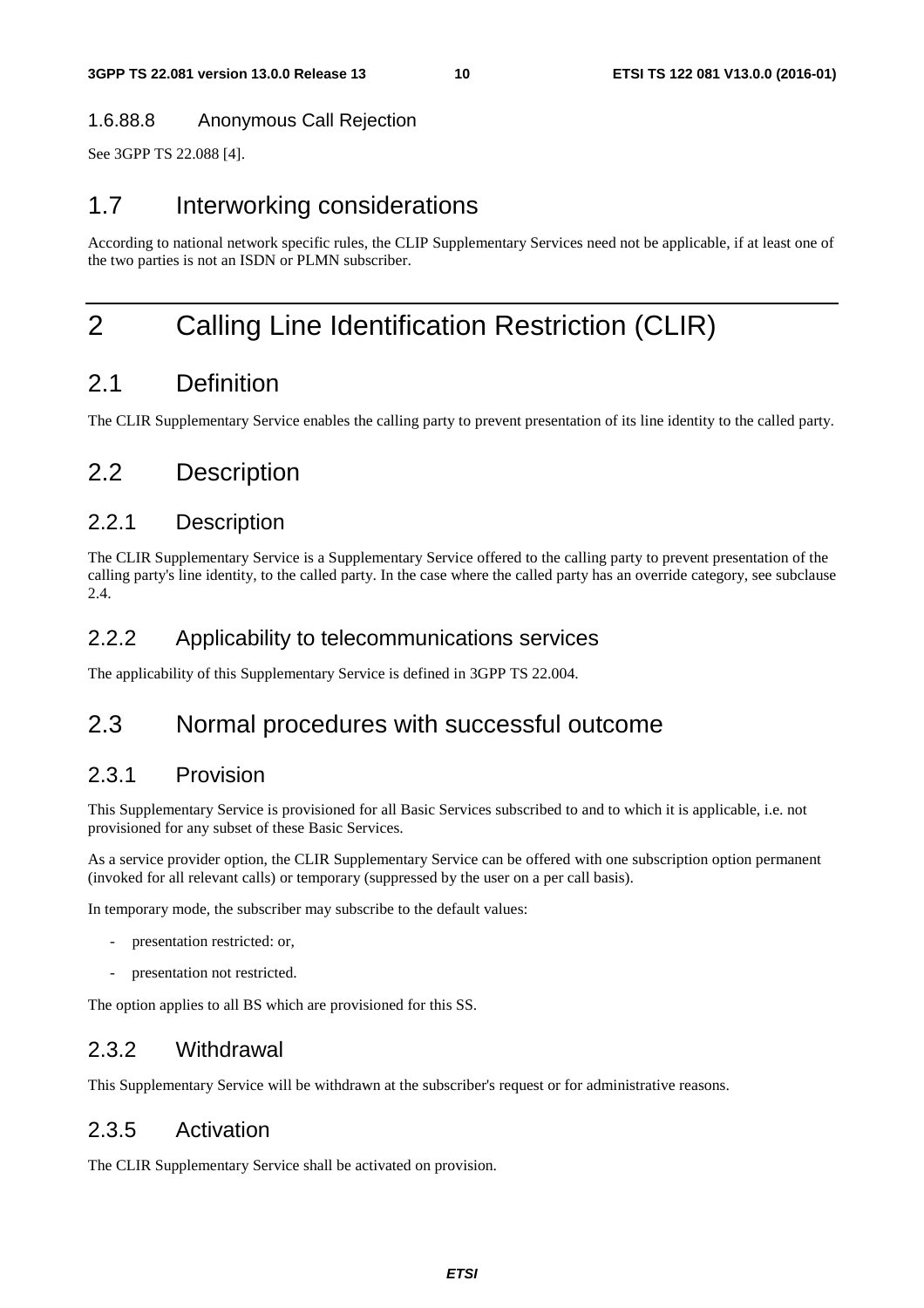## 2.3.6 Deactivation

The CLIR Supplementary Service shall be deactivated on withdrawal.

## 2.3.7 Invocation

If subscribed to in the permanent mode, then the network shall automatically invoke the CLIR Supplementary Service for each outgoing call.

If subscribed-to in the temporary mode with the default value "presentation restricted", then the network shall automatically invoke the CLIR Supplementary Service for each outgoing call unless CLIR is suppressed by subscriber request at the time of call request.

If subscribed-to in the temporary mode with the default value "presentation not restricted", then the network shall only invoke the CLIR Supplementary Service if requested by subscriber at the time of call request.

### 2.3.8 Normal operation with successful outcome

When the CLIR Supplementary Service is invoked, the originating network shall provide the destination network with a notification that the line identity of the calling party is not allowed to be presented to the called party. The originating network may also provide information on the cause of no CLI.

If the called party subscribes to the CLIP Supplementary Service and the CLIR Supplementary Service has been invoked, then the called party shall receive an indication that the calling line identity is not available due to restriction.

## 2.3.11 Interrogation

#### **Data request**

The mobile subscriber can request the data of the Supplementary Service.

In response the following information shall be given:

- whether the service is provided of not;
- if provided which mode is subscribed;
- if subscribed-to the temporary mode, which default value.

# 2.4 Exceptional procedures or unsuccessful outcome

If the subscriber has subscribed to the permanent mode and she tries to suppress the invocation of the CLIR Supplementary Service per MMI command during call set-up (i.e. requests that the CLI is displayed), she shall be notified that the suppression has not been performed and the call set-up shall continue. If the user has not subscribed to CLIR Supplementary Service and she tries to invoke it during call set-up per MMI command (i.e. requests that the CLI is not displayed), the call set-up attempt shall be rejected.

If the called party has a relevant override category (see subclause 1.3.1), the restriction service will be overridden and the calling line identity will be presented to the called party.

# 2.5 Alternate Procedures

A VPLMN which supports the CLIR service shall ensure that the line identity of a subscriber whose HPLMN does not support the CLIR service shall not be displayed to the called party unless the subscriber wishes so or the called party has CLIR override capability.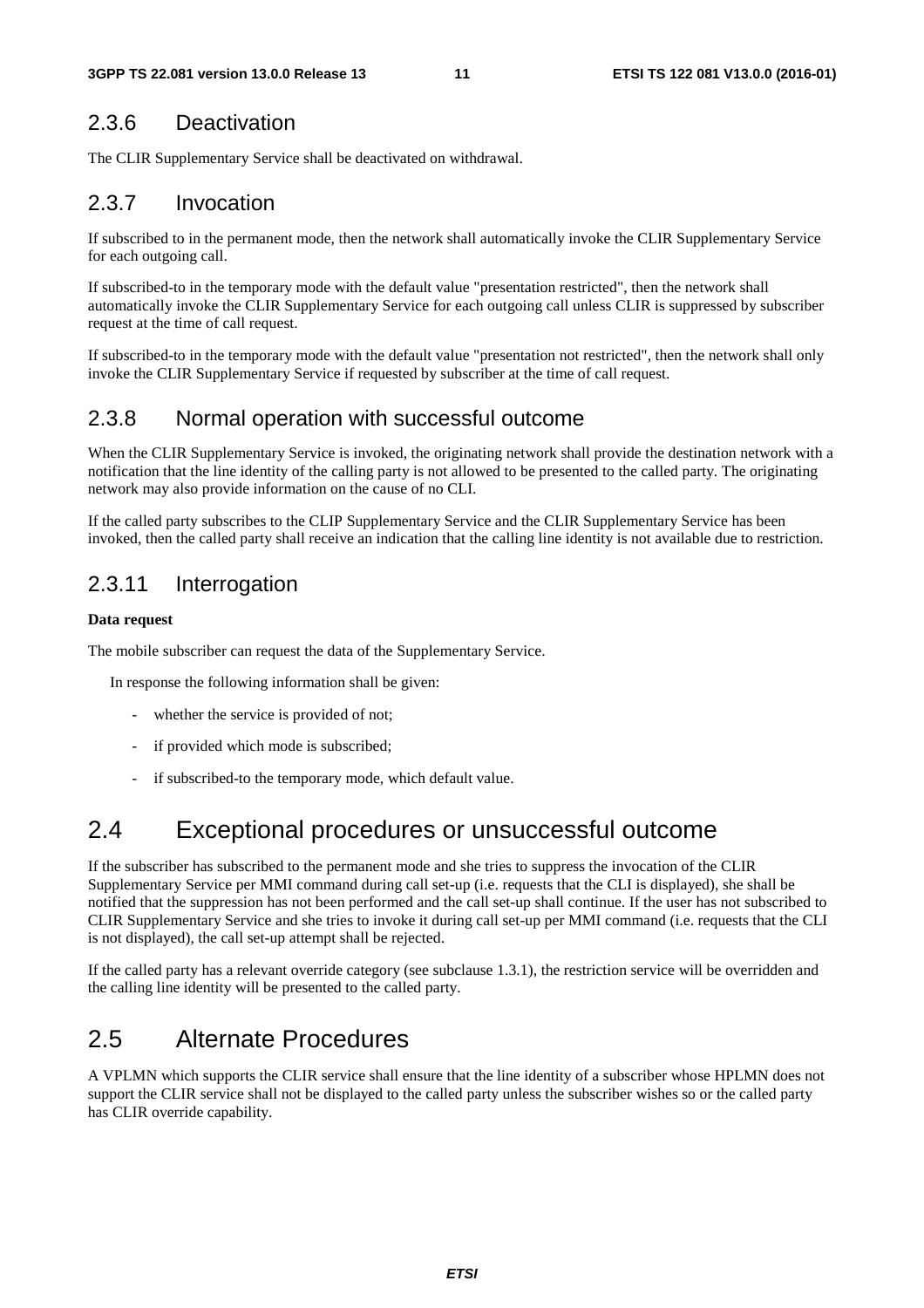# 2.6 Interactions with other Supplementary Services

#### 2.6.81.1 Calling line identification presentation

See subclause 1.6.81.2.

#### 2.6.82.1 Call forwarding unconditional

No interaction, i.e. when the CLIR Supplementary Service is applicable and invoked for the original calling subscriber, her line identity shall not be presented to the forwarded-to user unless the forwarded-to user has an override category.

#### 2.6.82.2 Call forwarding on mobile subscriber busy

Same as the interaction with call forwarding unconditional.

#### 2.6.82.3 Call forwarding on no reply

Same as the interaction with call forwarding unconditional.

#### 2.6.82.4 Call forwarding on mobile subscriber not reachable

Same as the interaction with call forwarding unconditional.

# 2.7 Interworking considerations

On calls to or via non-ISDNs, it cannot be assured that a calling line identification restriction indication can be carried to the destination network. As a national option the originating network can restrict any information identifying the calling party from being forwarded to the destination network when the CLIR Supplementary Service is applicable. If a destination network receives a calling line identity without any indication of presentation allowed or restricted, the destination network shall act according to its rules and regulations.

For inter-network calls, when the CLIR Supplementary Service is invoked, the originating network shall provide the destination network with a notification that the line identity of the calling party is not allowed to be presented to the called party. The originating network may also provide information on the cause of no CLI.

NOTE: When the Supplementary Service CLIR is invoked, some network providers may not send the identity of the calling subscriber to other network.

# 3 Connected Line Identification Presentation (COLP)

# 3.1 Definition

The Connected Line Identification Presentation (COLP) Supplementary Service provides the calling party with the possibility to receive the line identity of the connected party.

# 3.2 Description

### 3.2.1 Description

This Supplementary Service is not a dialling check but an indication to the calling subscriber of the connected line identity in a full ISDN/PLMN environment, the connected line identity shall include all the information necessary to unambiguously identify the connected party.

The network shall deliver the connected line identity to the calling party regardless of the terminal capability to handle the information.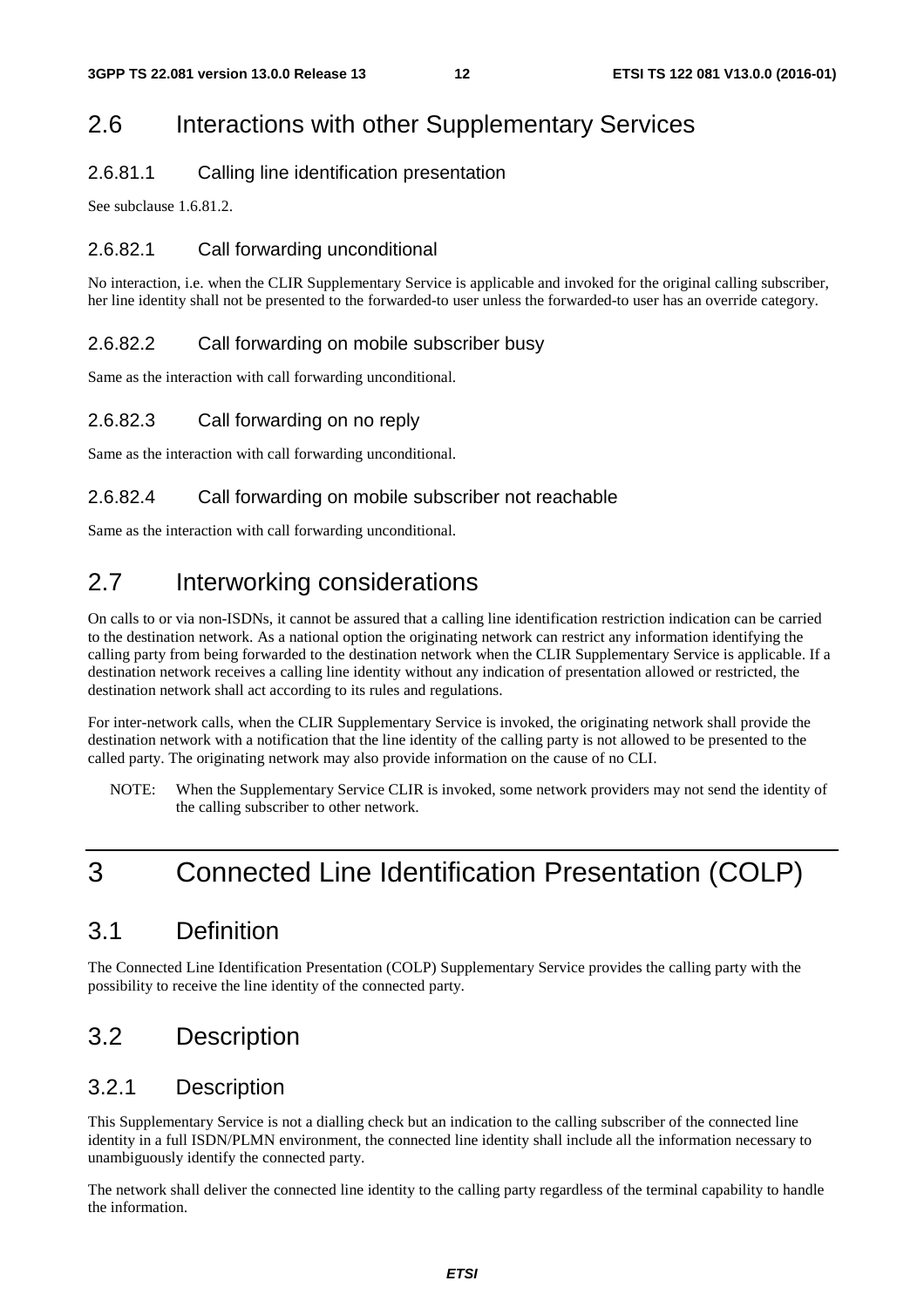## 3.2.2 Applicability to telecommunication services

The applicability of this Supplementary Service is defined in 3GPP TS 22.004.

# 3.3 Normal procedure with successful outcome

### 3.3.1 Provision

This Supplementary Service is provisioned for all Basic Services subscribed to and to which it is applicable, i.e. not provisioned for any subset of these Basic Services.

#### **Override category within a PLMN**

 Override category within an ISDN/PLMN. Depending on national regulations, some networks may define categories of subscribers that have the ability to override the presentation restriction (COLR, clause4) and have the connected line identity presented (e.g., the police). The ability to have such an override category is a national option.

#### **Override category between a PLMN and a network providing connected line identification restriction.**

 Override category between ISDNs/PLMNs. When a call originates in one ISDN/PLMN and terminates in another ISDN/PLMN and the COLR Supplementary Service is applied, the rules and regulations of the originating network shall apply.

The override category is only applicable within the HPLMN country.

### 3.3.2 Withdrawal

The COLP Supplementary Service shall be withdrawn at the customer's request or for administrative reasons.

## 3.3.5 Activation

The COLP Supplementary Service is activated as a result of provision.

### 3.3.6 Deactivation

The COLP Supplementary Service is deactivated as a result of withdrawal.

### 3.3.7 Invocation

The network shall automatically invoke the COLP Supplementary Service on each outgoing call made by the served user.

### 3.3.8 Normal operation with successful outcome

The calling subscriber shall at the end of the call set-up phase receive the connected line identity.

 In addition to or instead of the connected line identity the subscriber may be given a Presentation Indicator and/or a Screening Indicator with the relevant information.

### 3.3.11 Interrogation

#### **Status check**

The mobile subscriber can request the status of the Supplementary Service and be informed if the service is provided to her.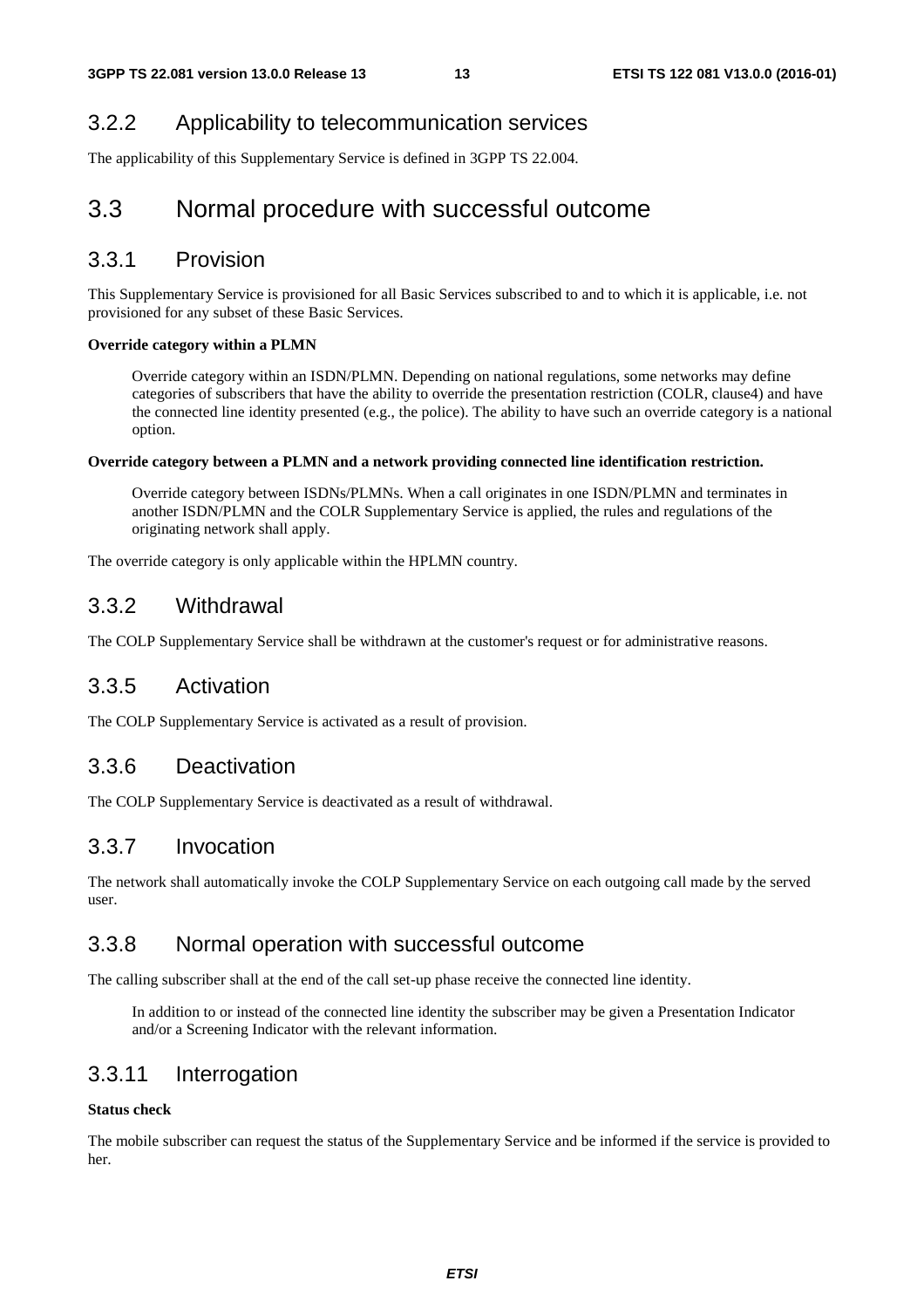# 3.4 Exceptional procedures or unsuccessful outcome

If the COLR Supplementary Service is applicable to the call, the served user shall receive an indication that the connected line identity is not available due to restriction.

NOTE: See also subclause 3.3.1 (override category).

In some interworking situations in which the connection is not completely supported by sufficient signalling capability, the served user shall receive an indication that the connected line identity is not available.

For an international call in which the destination network does not provide the connected line identity, then the served user shall receive an indication that the connected line identity is not available.

# 3.5 Alternate procedures

None identified.

# 3.6 Interactions with other Supplementary Services

#### 3.6.81.4 Connected line identification restriction

The COLR Supplementary Service shall take precedence over the COLP Supplementary Service. The COLP Supplementary Service can take precedence over the COLR Supplementary Service when the served user has an override category. The availability of the override category as well as the handling of connected line identity parameters for the override category is a national option.

#### 3.6.82.1 Call forwarding unconditional

If the served (forwarding) user selects the option that the calling user is not notified of call forwarding, then the calling user shall receive no forwarding notification, and the calling user shall not receive the connected line identity when the call is answered, unless the calling user has override capability. Otherwise, no interaction.

#### 3.6.82.2 Call forwarding on mobile subscriber busy

Same as the interaction with call forwarding unconditional.

#### 3.6.82.3 Call forwarding on no reply

Same as the interaction with call forwarding unconditional.

#### 3.6.82.4 Call forwarding on mobile subscriber not reachable

Same as the interaction with call forwarding unconditional.

#### 3.6.84.1 Multiparty

Multiparty controller: no impact, i.e. neither Supplementary Service shall affect the operation or the other Supplementary Service.

Remote parties: they shall not receive the COLP Supplementary Service information of parties being added to the conference.

# 3.7 Interworking considerations

According to national network specific rules the COLP Supplementary Service need not be applicable, if at least one of the two parties is not an ISDN or PLMN subscriber.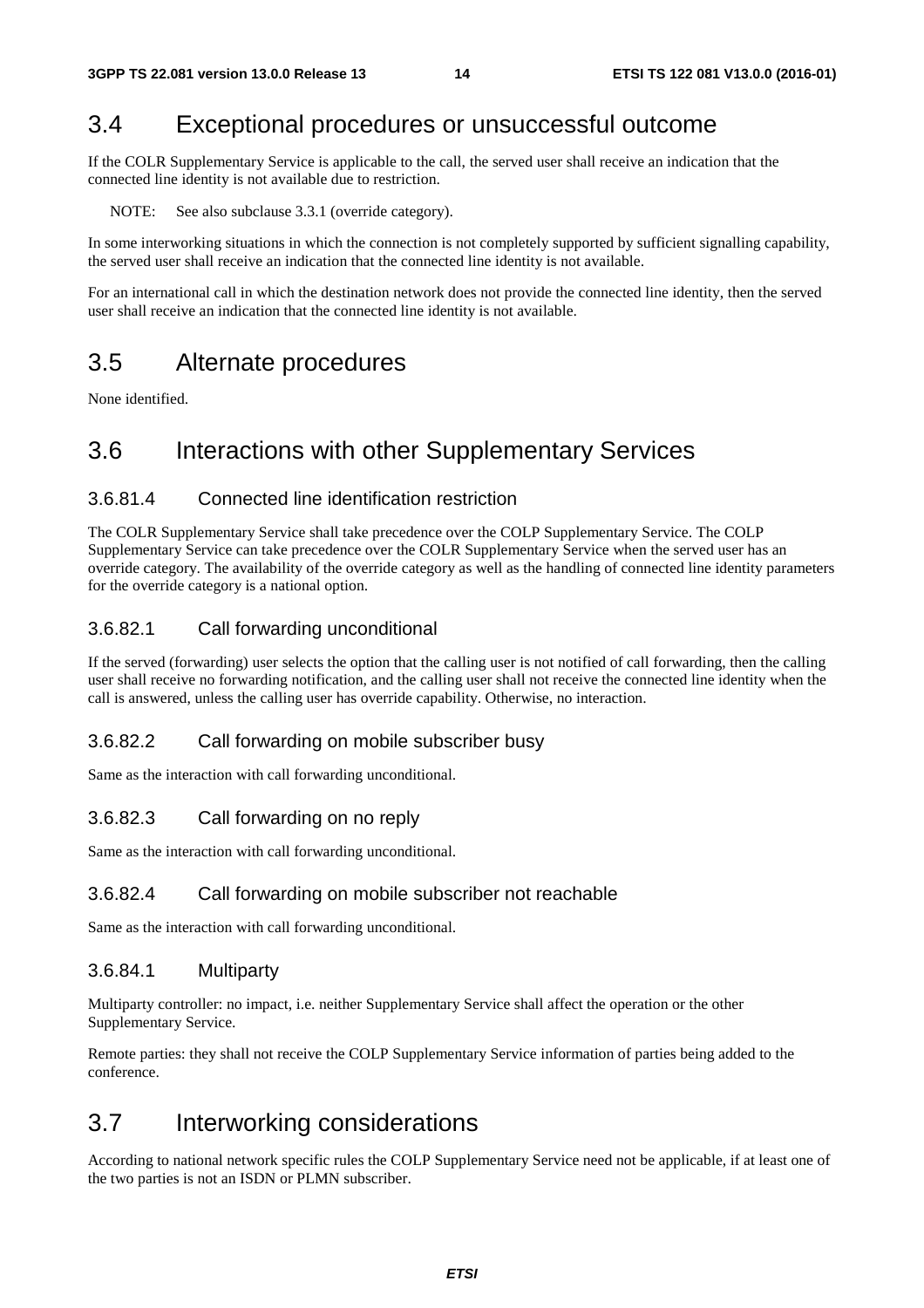# 4 Connected Line Identification Restriction (COLR)

# 4.1 Definition

The COLR Supplementary Service enables the connected party to prevent presentation of its line identity to the calling party.

# 4.2 Description

### 4.2.1 Description

The COLR Supplementary Service is a Supplementary Service offered to the connected party to prevent presentation of the connected line identity, to the calling party. In the case where the calling party has an override category, see subclause 4.4.

### 4.2.2 Applicability to telecommunications services

The applicability of this Supplementary Service is defined in 3GPP TS 22.004.

# 4.3 Normal procedures with successful outcome

### 4.3.1 Provision

This Supplementary Service is provisioned for all Basic Services subscribed to and to which it is applicable, i.e. not provisioned for any subset of these Basic Services.

### 4.3.2 Withdrawal

This Supplementary Service will be withdrawn at the subscriber's request or for administrative reasons.

## 4.3.5 Activation

The COLR Supplementary Service shall be activated on provision.

### 4.3.6 Deactivation

The COLR Supplementary Service shall be deactivated on withdrawal.

## 4.3.7 Invocation

The network shall automatically invoke the COLR Supplementary Service for each incoming call at call set-up phase.

## 4.3.8 Normal operation with successful outcome

If the calling party subscribes to the COLP Supplementary Service and the COLR Supplementary Service has been invoked, then the calling party shall receive an indication that the connected line identity is not available due to restriction.

When the COLR Supplementary Service is invoked, the destination network shall provide the originating network with a notification that the line identity of the connected party is not allowed to be presented to the calling party.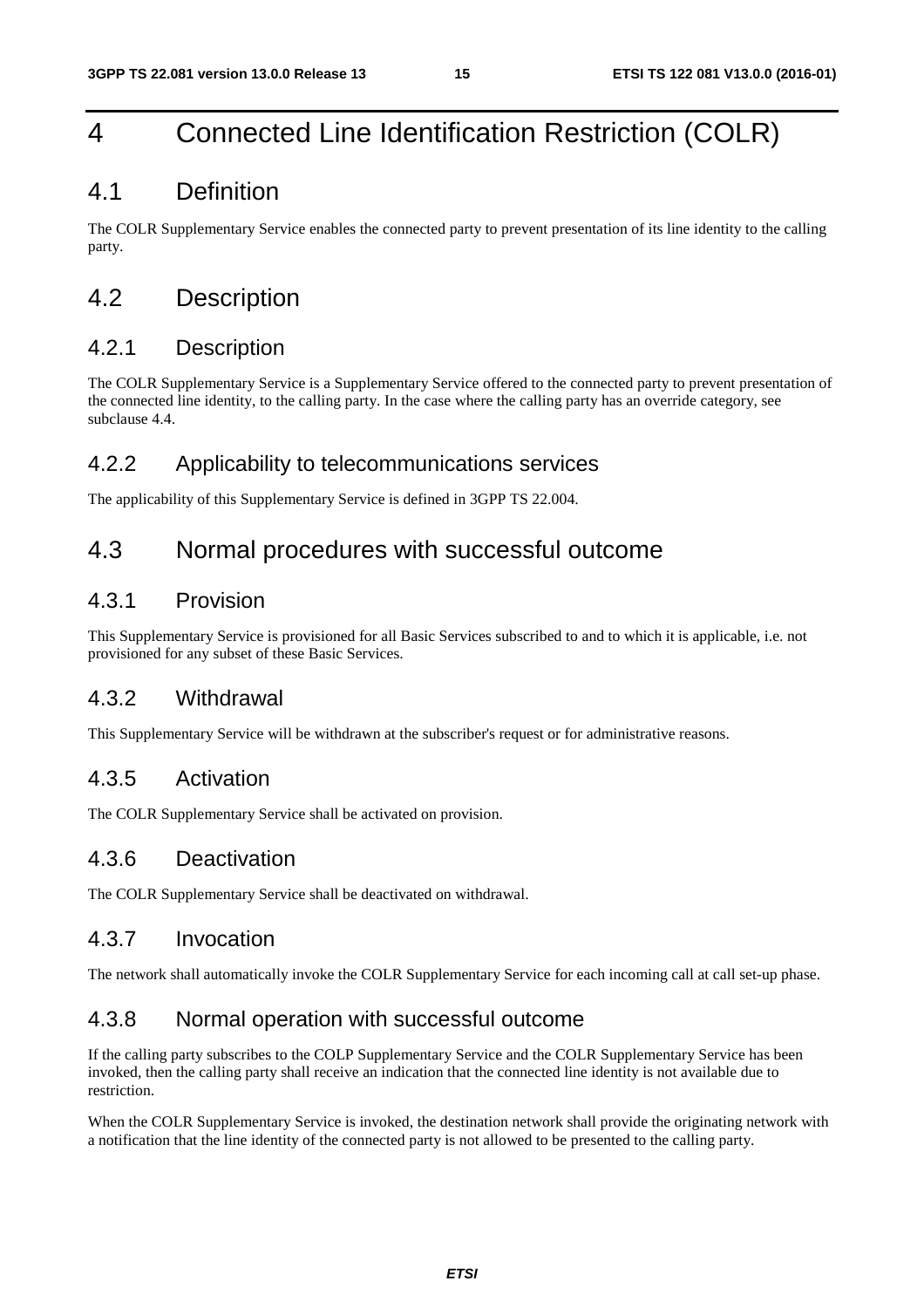# 4.3.11 Interrogation

#### **Status check**

The mobile subscriber can request the status of the Supplementary Service and be informed if the service is provided to her.

# 4.4 Exceptional procedures or unsuccessful outcome

If the calling party has a relevant override category (see subclause 3.3.1) the restriction service will be overridden and the connected line identity will be presented to the calling party.

# 4.5 Alternate procedures

A VPLMN which supports the COLR service shall ensure that the line identity of a subscriber whose HPLMN does not support the COLR service shall not be displayed to the calling party unless the calling party has COLR override capability.

# 4.6 Interactions with other Supplementary Services

#### 4.6.81.3 Connected line identification presentation

See subclause 3.6.81.4.

### 4.6.82.1 Call forwarding unconditional

If a forwarded-to user subscribes to the COLR Supplementary Service, then the forwarded-to user's line identity shall not be provided with the notification that the call has been forwarded.

A calling user that subscribes to the COLP Supplementary Service and who has override capability shall not be able to receive the forwarded-to user's line identity as part of the diverting notification information, but can invoke the COLP Supplementary Service with override in order to receive the connected line identity when the call is answered.

### 4.6.82.2 Call forwarding on mobile subscriber busy

Same as the interaction with call forwarding unconditional.

### 4.6.82.3 Call forwarding on no reply

Same as the interaction with call forwarding unconditional.

#### 4.6.82.4 Call forwarding on mobile subscriber not reachable

Same as the interaction with call forwarding unconditional.

# 4.7 Interworking consideration

On calls from or via non-ISDNs, it cannot be assured that a connected line restriction indication can be carried to the originating network. As a national option, the destination network can restrict any information identifying the connected party from being returned to the originating network when the COLR Supplementary Service is applicable. If an originating network receives a connected line identity without any indication of presentation allowed or restricted, the originating network shall act according to its rules and regulations.

For inter-network calls, when the COLR Supplementary Service is invoked, the destination network shall provide the originating network with a notification that the line identity of the connected party is not allowed to be presented to the calling party.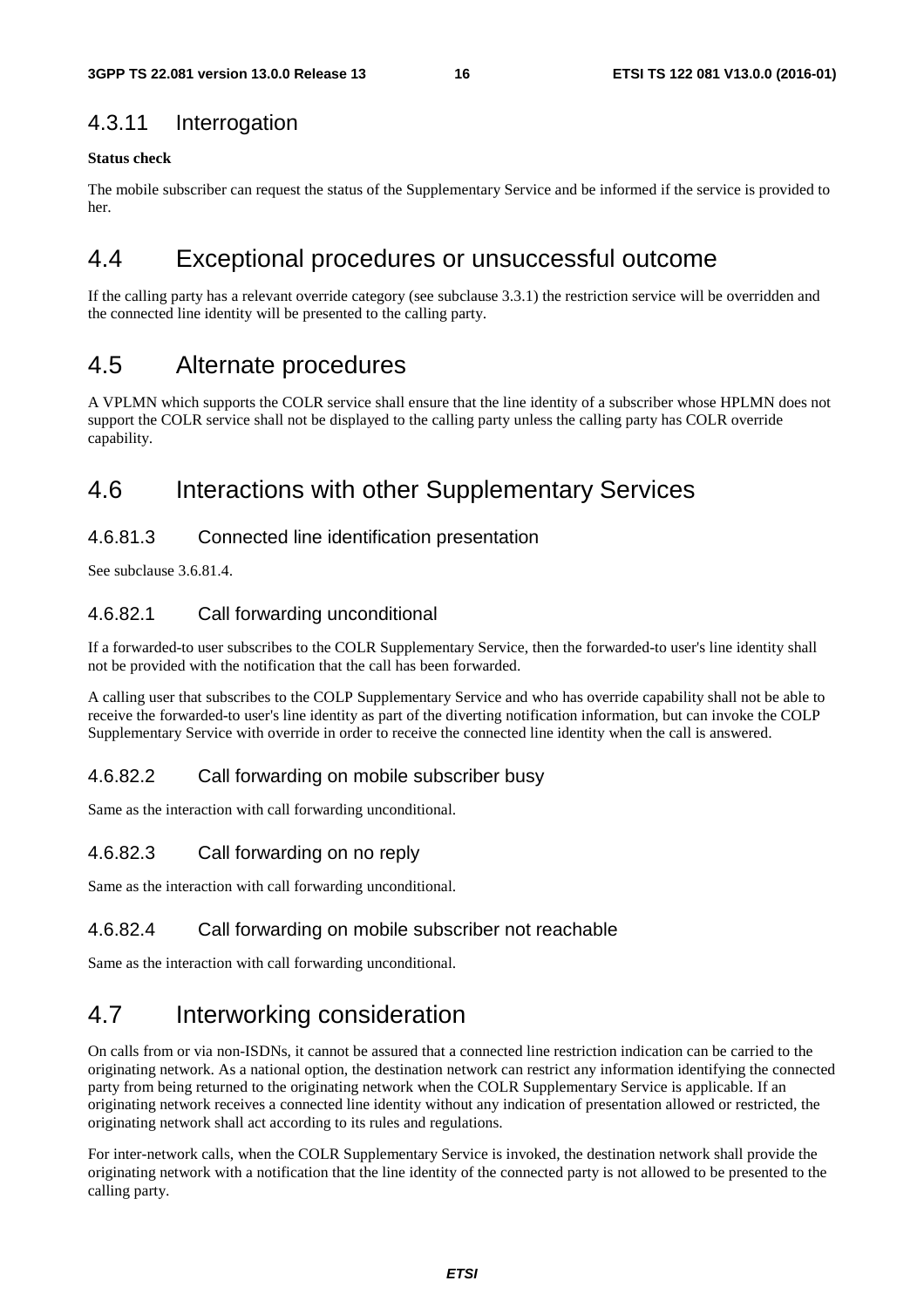NOTE: When the COLR Supplementary Service is invoked, some network providers may not send the identity of the connected customer to other network providers.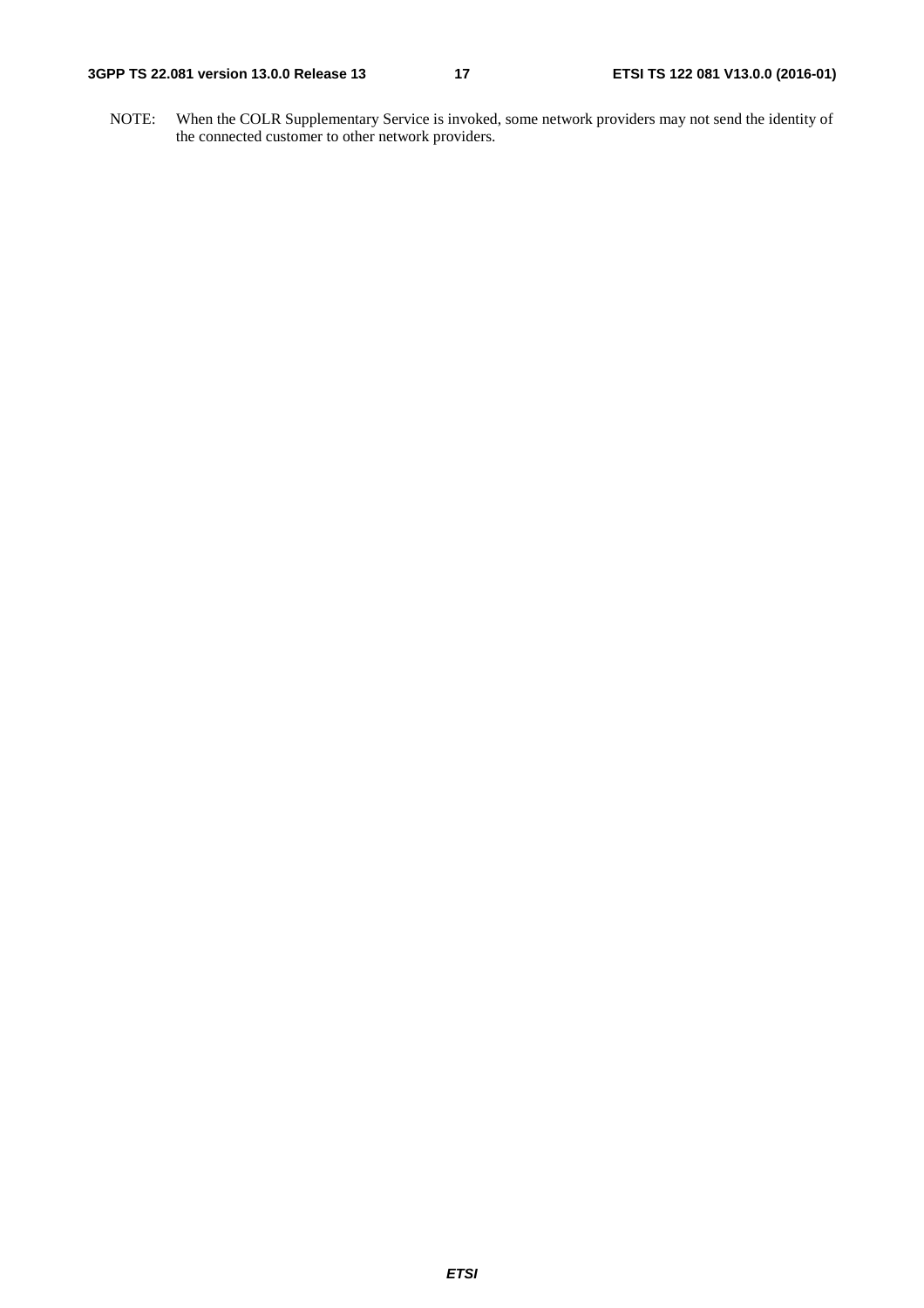# Annex A (informative): Change history

| <b>Change history</b> |                     |                     |                     |           |         |               |           |                                                                 |        |            |                      |
|-----------------------|---------------------|---------------------|---------------------|-----------|---------|---------------|-----------|-----------------------------------------------------------------|--------|------------|----------------------|
| <b>TSG SA#</b>        | <b>SA Doc.</b>      | SA <sub>1</sub> Doc | <b>Spec</b>         | <b>CR</b> | R<br>ev | Rel           | Cat       | Subject/Comment                                                 | Old    | <b>New</b> | WI                   |
| Jun 1999              |                     |                     | <b>GSM</b><br>02.81 |           |         |               |           | Transferred to 3GPP SA1                                         | 7.0.0  |            |                      |
| SA#04                 |                     |                     | 22.081              |           |         | R99           |           | Transferred to 3GPP SA1                                         |        | 3.0.0      |                      |
| SP-05                 | SP-99479            | S1-99628            | 22.081              | 001       |         | <b>R99</b>    | D         | Editorial changes for alignment                                 | 3.0.0  | 3.0.1      | Editorial<br>changes |
| SP-06                 | SP-99519            | S1-99908            | 22.081              | 002       |         | <b>R99</b>    | D         | Editorial update to TS 22.081 in<br>order to include 3G systems | 3.0.1  | 3.1.0      |                      |
| SP-08                 | SP-000199 S1-000443 |                     | 22.081              | 003       |         | R99           | B         | Access dependent services (on<br>Cause for no CLI)              | 3.1.0  | 3.2.0      |                      |
| SP-11                 | SP-010065 S1-010258 |                     | 22.081              |           |         | Rel-4         |           | Transferred to 3GPP Release 4                                   | 3.2.0  | 4.0.0      |                      |
| SP-15                 | SP-020045 S1-020457 |                     | 22.081              | 004       |         | Rel-4         | F         | Editorial CR to correct terms and<br>references                 | 4.0.0  | 4.1.0      | <b>CORRECT</b>       |
| $SP-16$               | SP-020267 S1-021043 |                     | 22.081              |           |         | Rel-5         |           | Updated from Rel-4 to Rel5                                      | 4.1.0  | 5.0.0      |                      |
| SP-26                 | SP-040744 S1-040997 |                     | 22.081              |           |         | Rel-6         |           | Updated from Rel-5 to Rel-6                                     | 5.0.0  | 6.0.0      |                      |
| SP-36                 |                     |                     | 22.081              |           |         | Rel-7         |           | Updated from Rel-6 to Rel-7                                     | 6.0.0  | 7.0.0      |                      |
| $SP-42$               |                     |                     |                     |           |         | Rel-8         |           | Updated from Rel-7 to Rel-8                                     | 7.0.0  | 8.0.0      |                      |
| SP-46                 |                     |                     | ÷.                  |           |         |               |           | Updated to Rel-9 by MCC                                         | 8.0.0  | 9.0.0      |                      |
| SP-51                 | SP-110172 S1-110405 |                     | 22.081              | 0005      |         | <b>Rel-11</b> | <b>ID</b> | Display of duplicated numbers in<br>the phone book              | 9.0.0  | 11.0.0     | <b>TEI11</b>         |
| SP-52                 | SP-110376 S1-111433 |                     | 22.081              | 0007      |         | <b>Rel-11</b> | B         | Addition of Anonymous Call<br>Rejection as a SS                 | 11.0.0 | 11.1.0     | ACR CS               |
| 2014-10               |                     |                     |                     |           |         |               |           | Update to Rel-12 version (MCC)                                  | 11.1.0 | 12.0.0     |                      |
| 2015-12               |                     |                     |                     |           |         |               |           | Updated to Rel-13 by MCC                                        | 12.0.0 | 13.0.0     |                      |